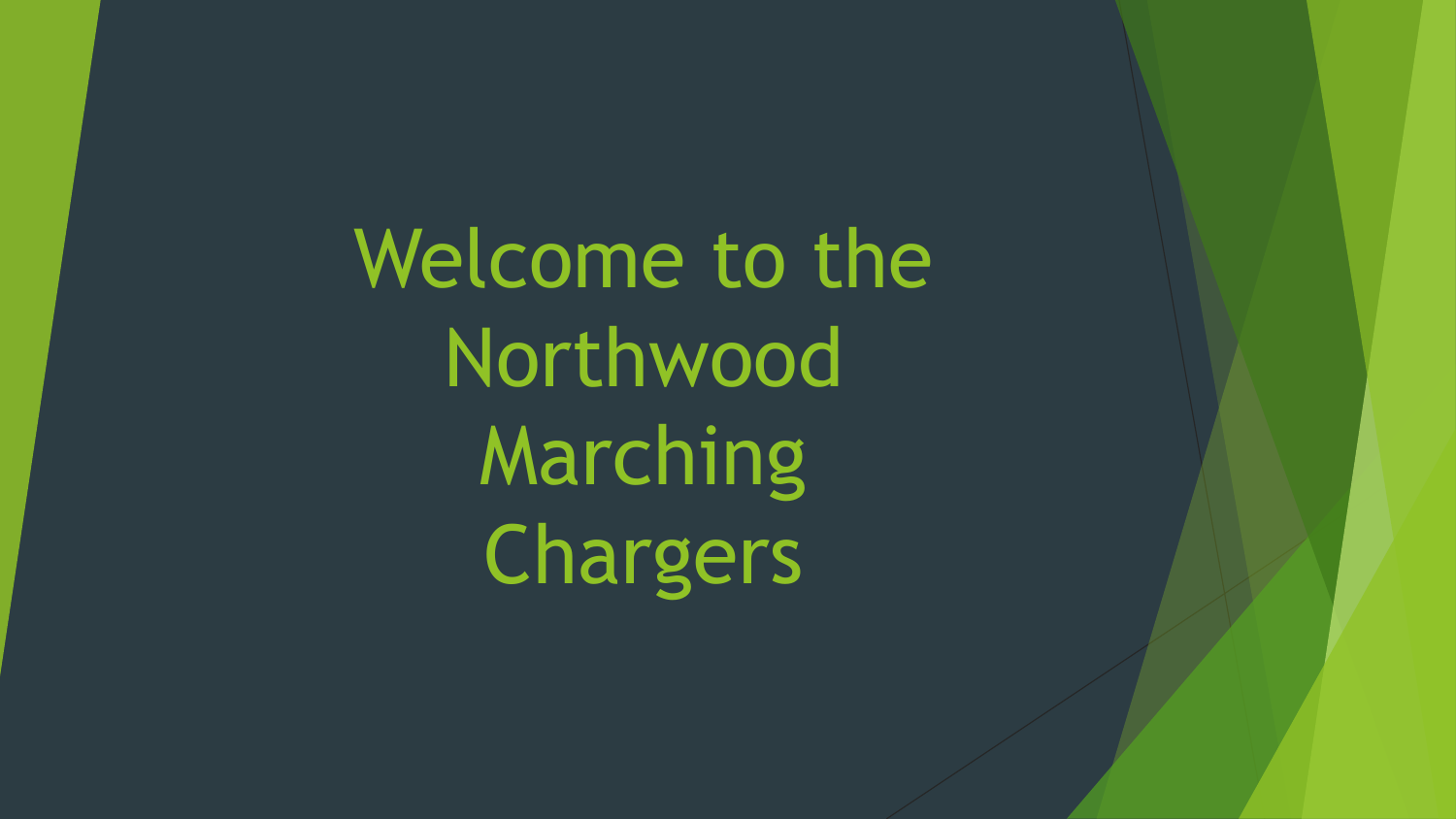#### Marching Band and Colorguard

#### $\blacktriangleright$  Two roles:

- ▶ Support the Northwood Football team
- $\triangleright$  Compete at 5 competitions each fall
- $\blacktriangleright$  Perform a 7-8 minute show
- $\blacktriangleright$  The highest score is "superior," which this band has achieved at many of the competitions the last few years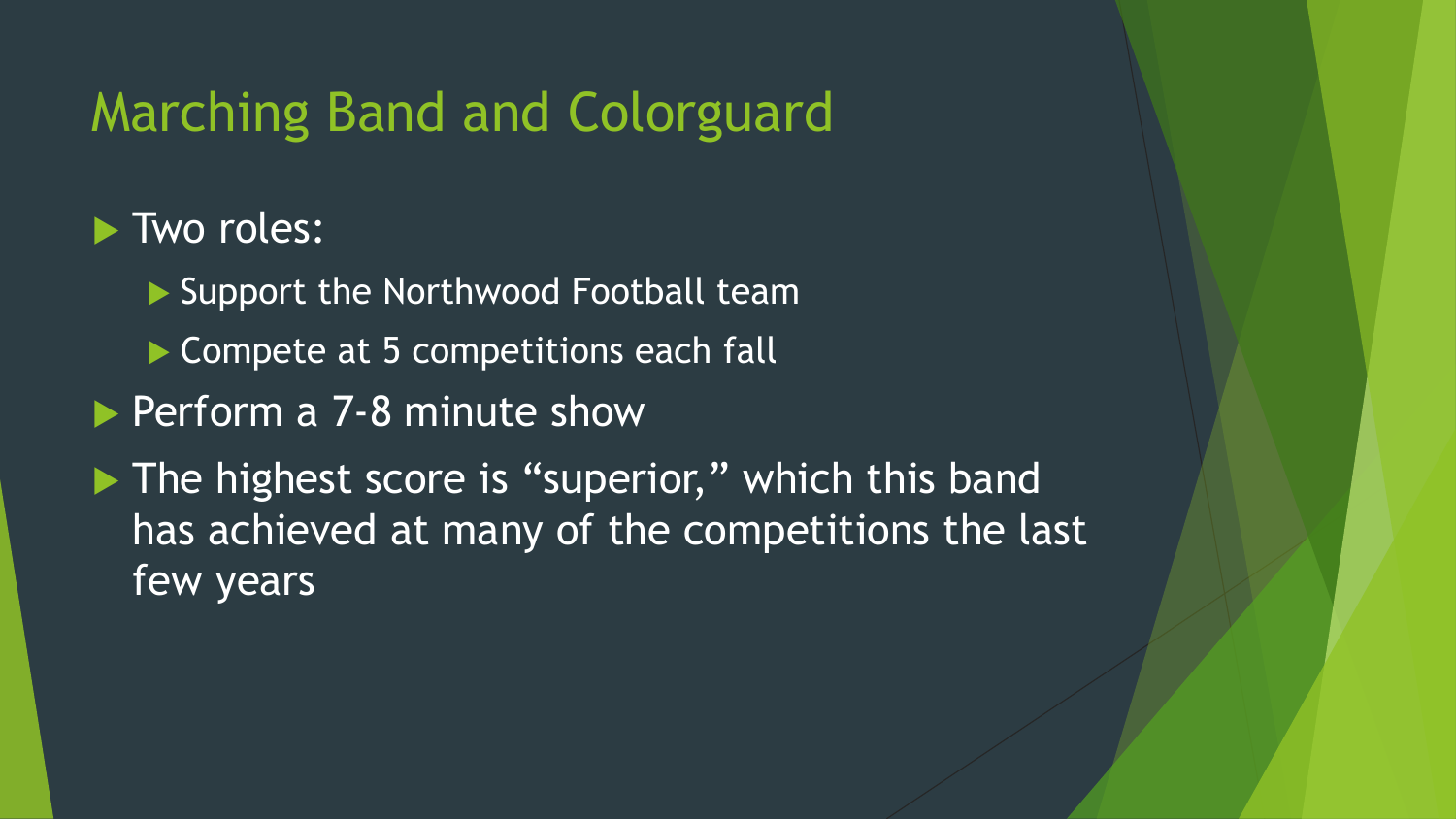# Colorguard & Winterguard

Growing and we would love to see it get larger, as it provides a higher visual score at competitions

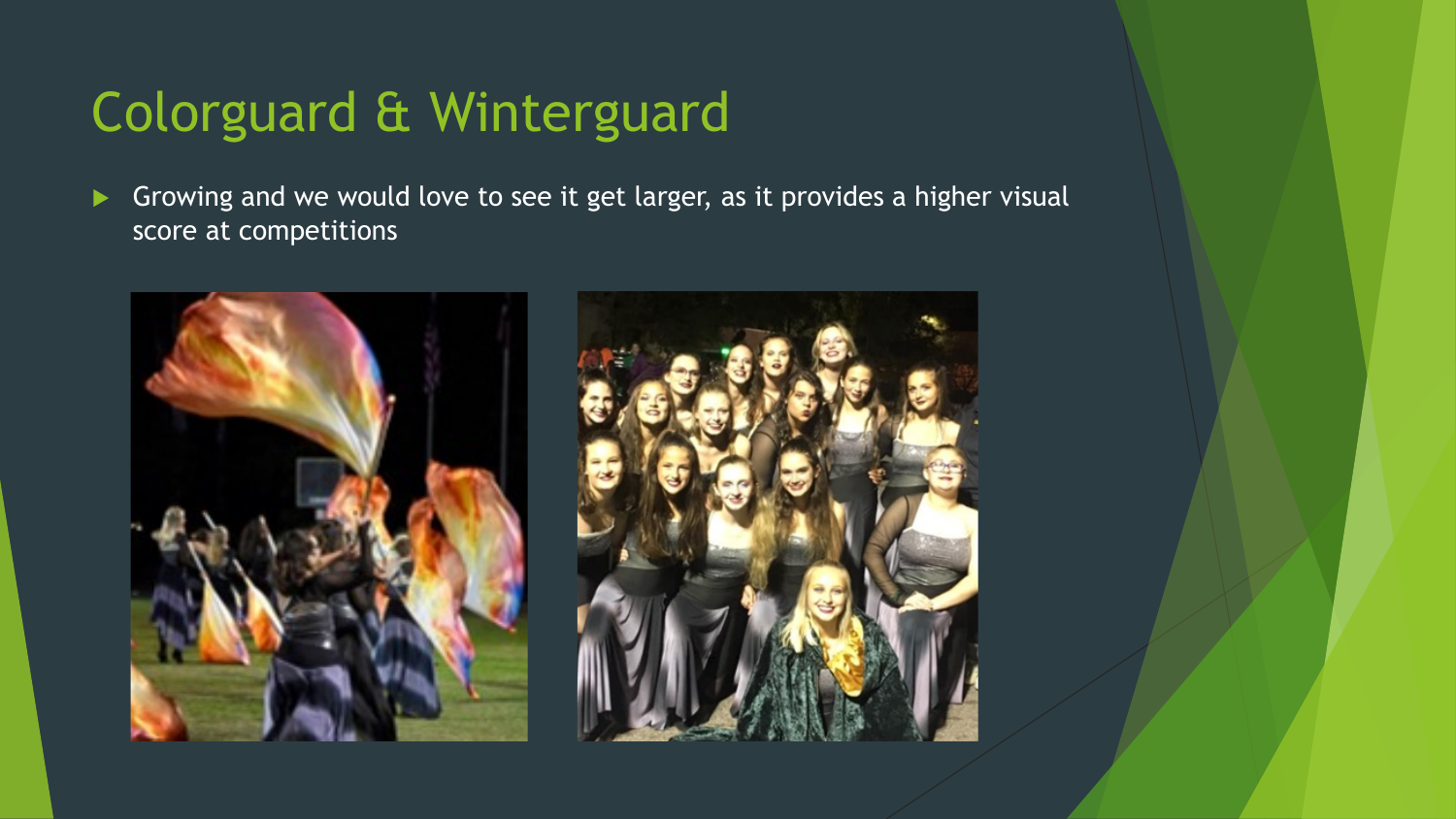## Colorguard & Winterguard

- **No instrument experience needed for Colorguard**
- **Pit Percussion also includes opportunities that don't** require instrument experience



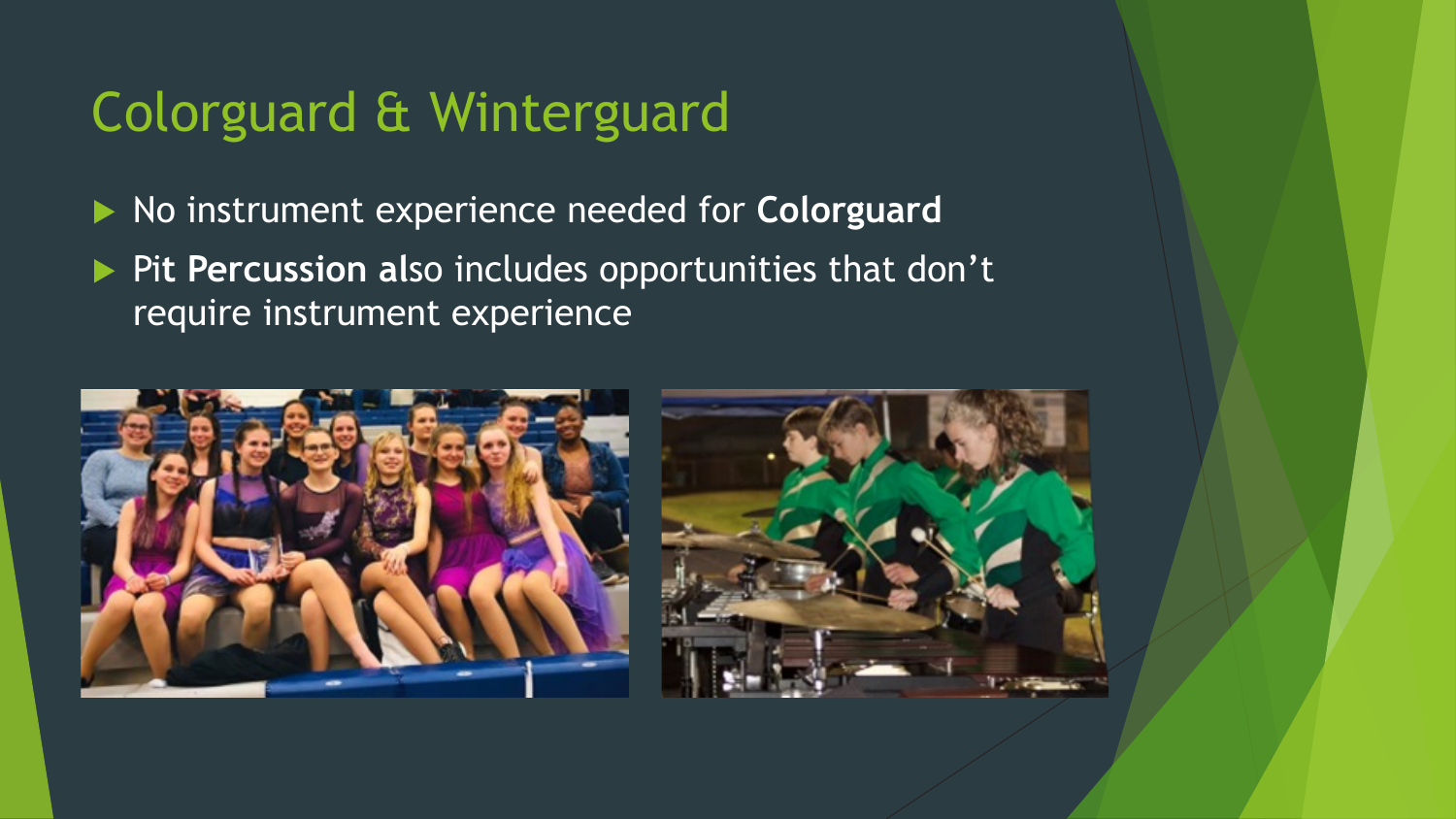# Student time commitment

- **Spring Practice**
- **Band Camp** 
	- Required for ALL band members
	- Held during the two weeks before school starts
- **Marching Band Class** 
	- $\blacktriangleright$  4<sup>th</sup> period every day for fall semester
- **Extended Practices** 
	- $\blacktriangleright$  After school until 5 pm every Monday and Tuesday through mid-November
- u **All Home Football Games** 
	- Fridays in fall
	- Call time 5:30 pm
	- Game start time 7 pm
	- Perform stand tunes during game
	- Perform show at half-time
- **Five Saturday Competitions** 
	- September through November
	- Mid-Morning practice
	- Afternoon/Evening travel to competition site & perform
	- Late Night (usually midnight or so) return to Northwood
- **Chatham Band Night** 
	- One Friday night football game
	- Other Chatham bands play with our band at one of the schools
- **Holiday Parades** 
	- **Early December**
	- **Siler City and Pittsboro**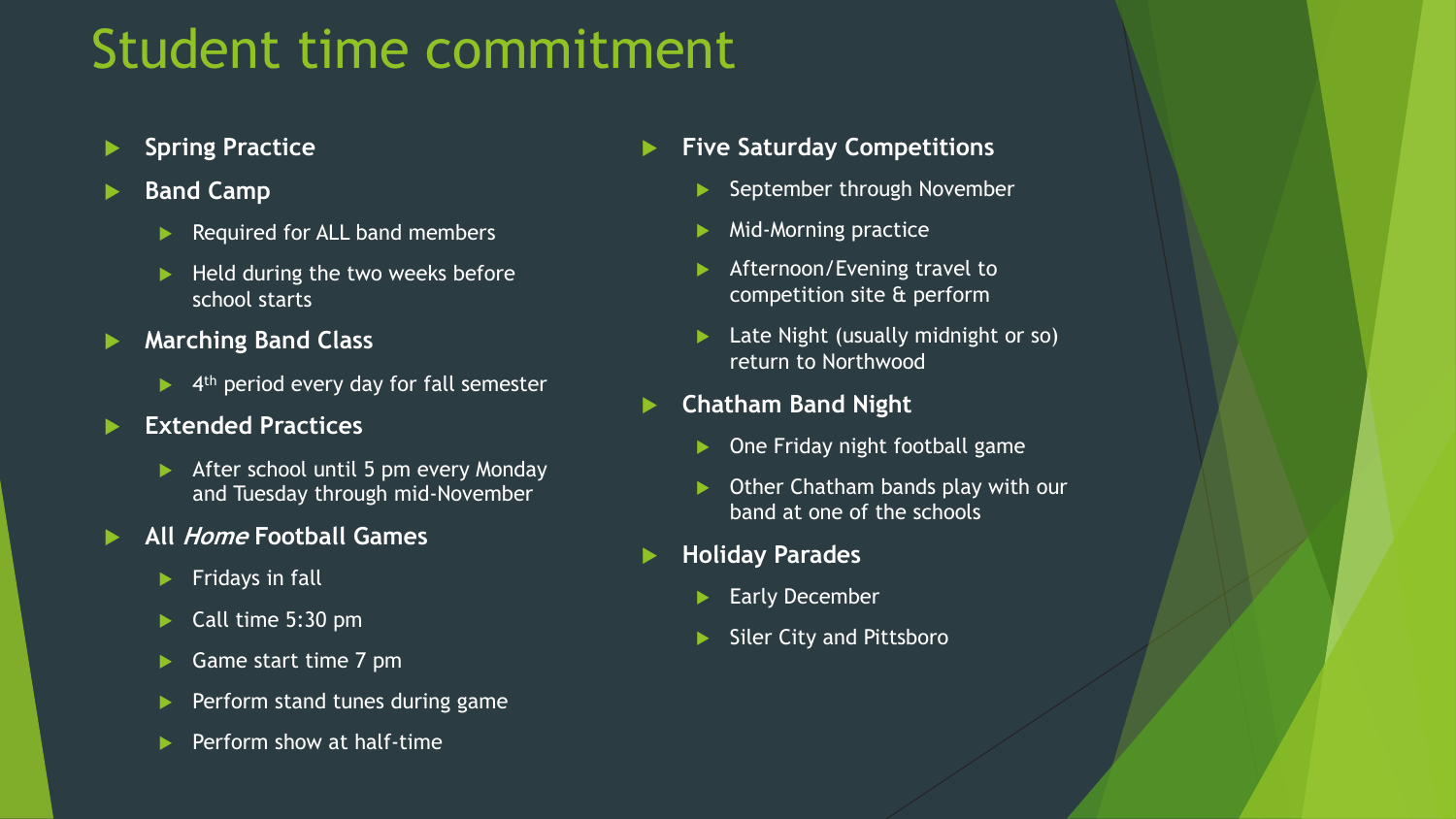#### Bonuses of being in Marching Band and **Colorguard**

- $\blacktriangleright$  Meet and make friends with LOTS of other students before school even begins (Band Camp)!
- $\blacktriangleright$  Get in shape, physically and mentally!
	- $\blacktriangleright$  Daily workout to memorize the steps of the show
	- $\blacktriangleright$  Memorize the music
- $\blacktriangleright$  Leadership opportunities each year



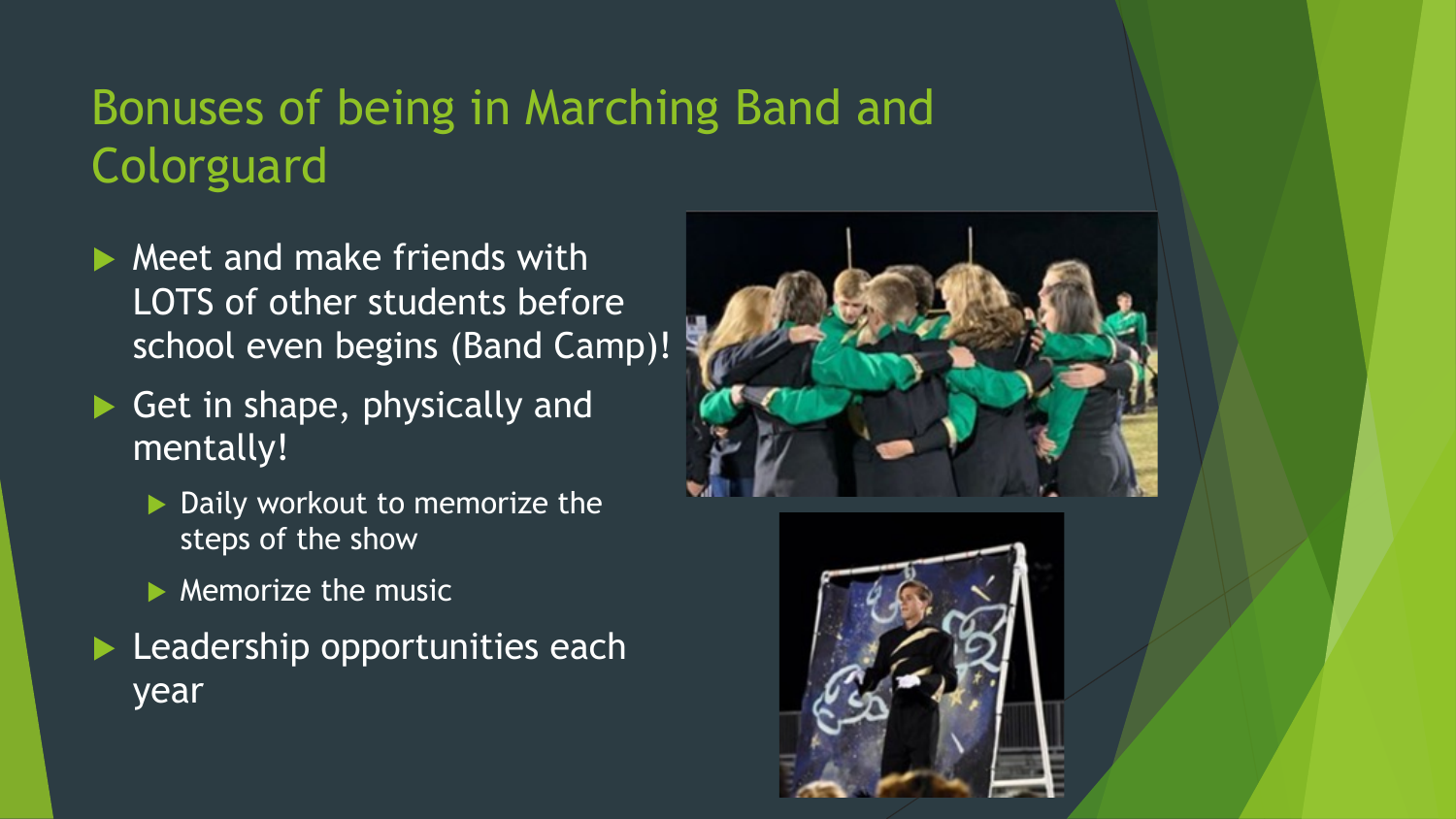#### Post-marching season

- $\blacktriangleright$  Band split into two concert bands performing December concerts
- $\blacktriangleright$  Northwood Percussion Theatre rehearsals begin
- $\blacktriangleright$  Colorguard begins Winterguard rehearsals
- Band Banquet and Awards in mid-January



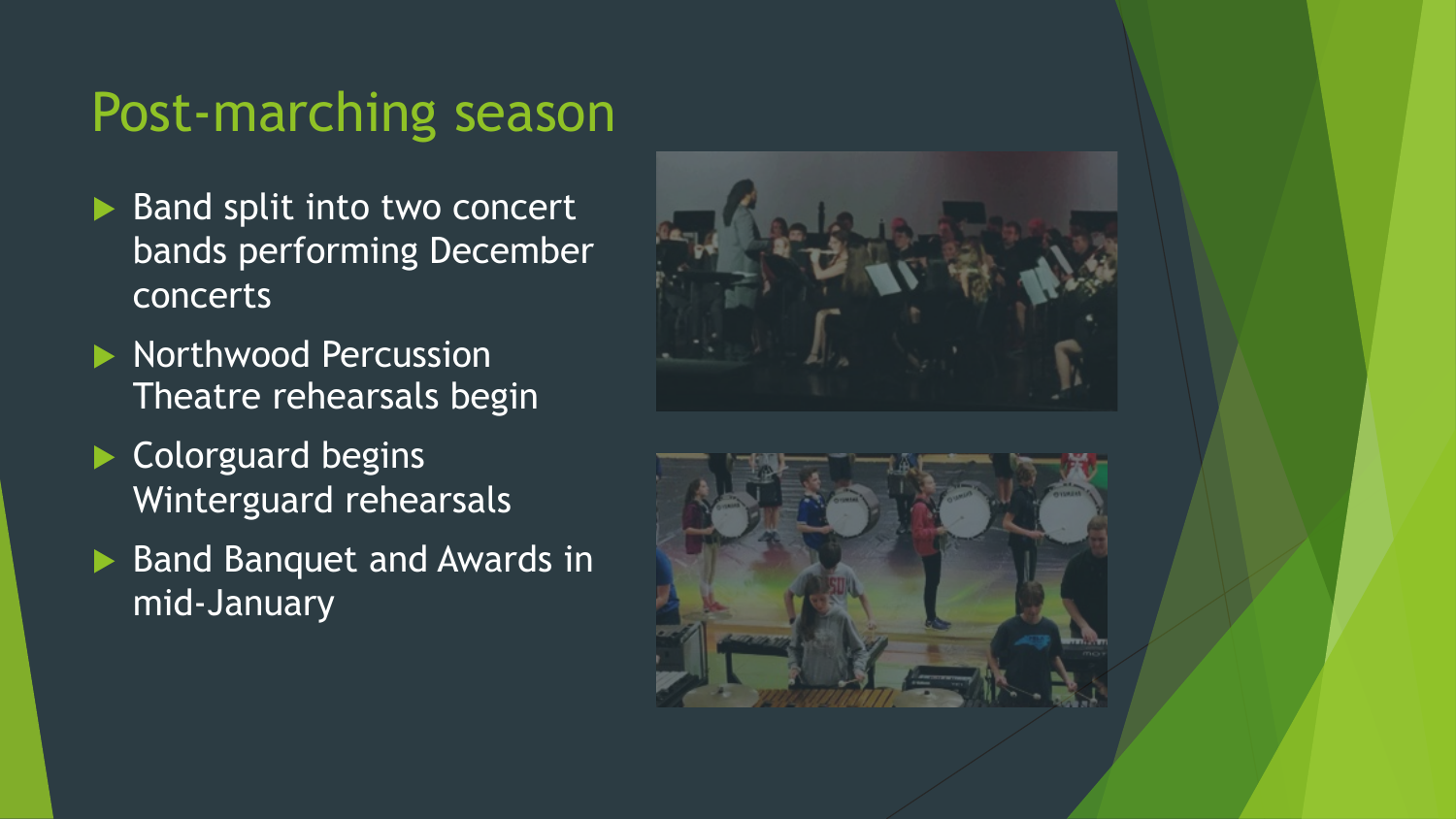#### Funding for the band programs at Northwood

- ▶ Northwood only provides funding for the **band director** and some money for **music**
- ▶ The (all-volunteer) **Northwood Band Booster** organization provides **everything else** needed by the bands
	- $\triangleright$  Marching Band (Fall)
	- $\triangleright$  Symphonic Band (Fall)
	- Symphonic Band (Spring)
	- $\blacktriangleright$  Concert Band (Spring)
	- Pep Band (extracurricular)
	- ▶ Jazz Band (extracurricular)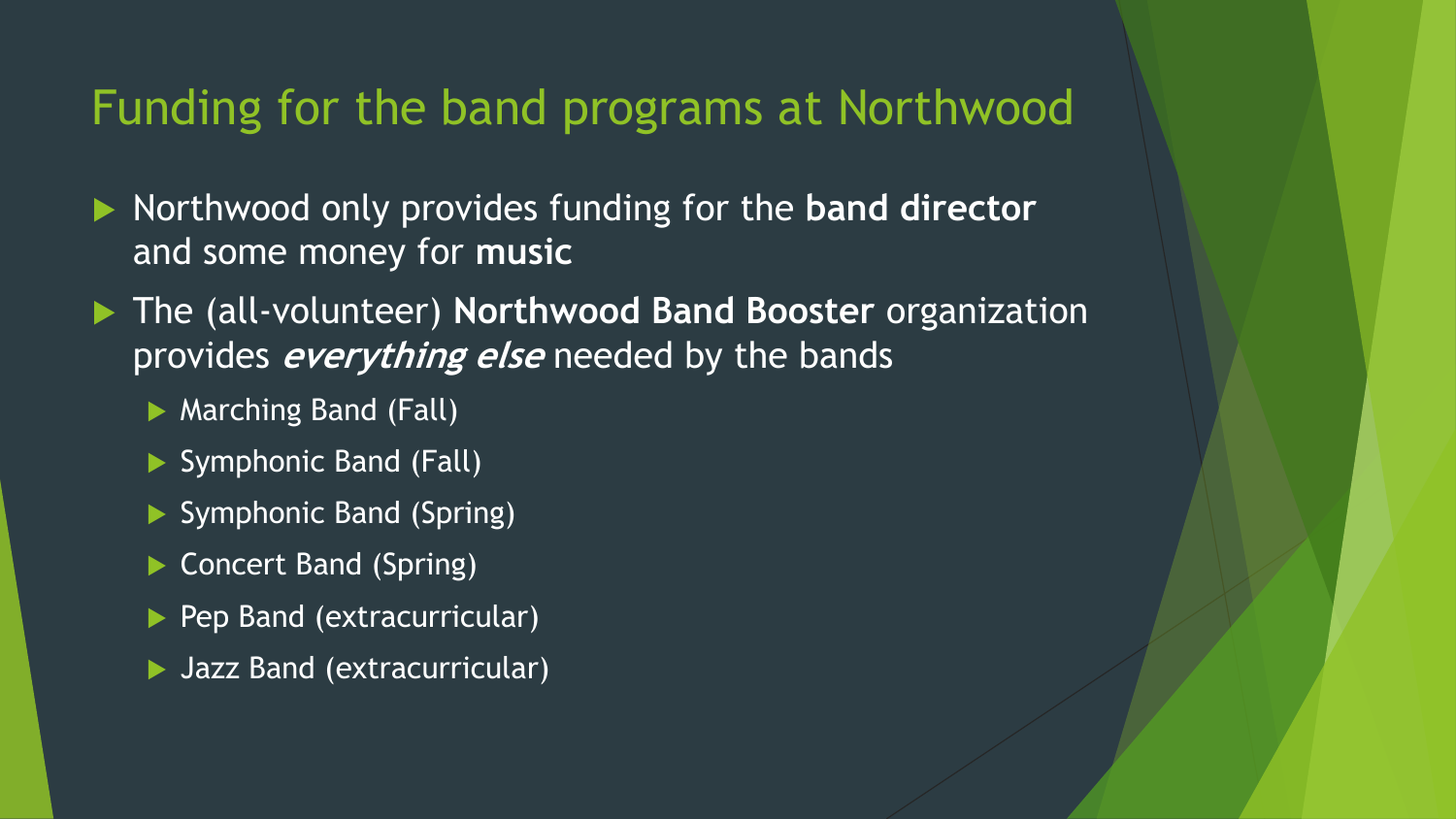# Funded by the Band Boosters

- Uniforms, hats, plumes and gloves
- Organization-owned instrument repair & replacement
- Large or specific instruments
- Buses for all trips & competitions
- Drivers, if there are not enough *volunteers* to drive
- Trailers & U-Hauls, as needed, unless someone *donates* one!
- Flags and Colorguard uniforms
- Uniform bags and hat boxes
- Racks for uniforms and hats
- Additional staff, as needed
- Show music composition
- Choreography for band and colorguard
- Competition fees
- Show T-shirts for students
- Props
- Sound system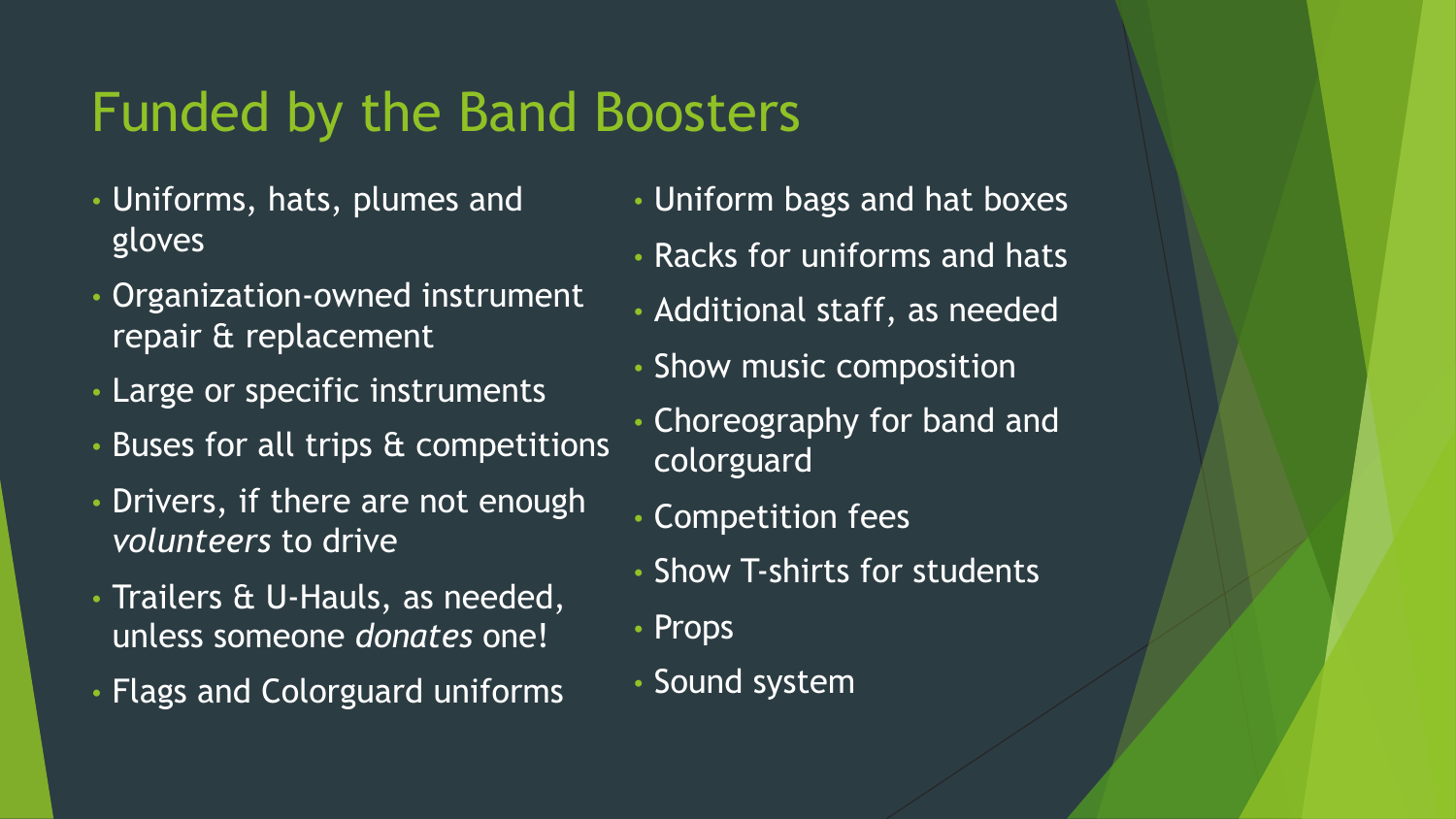#### Northwood Band Booster Organization

- **EX Works as the backbone** that supports all of the band programs:
	- $\triangleright$  Drivers hauling instruments and props to competitions
	- $\blacktriangleright$  Bus drivers
	- $\blacktriangleright$  Bus chaperones
	- $\blacktriangleright$  Uniform management
	- $\blacktriangleright$  Much more!
- u Comprised of **parents**, alumni, and other supporting members within the community
- Is a **non-profit 501(c)(3)** organization
	- $\blacktriangleright$  Separate from school funding
- **Fundraising** throughout the year
	- ▶ For General Fund used to pay for certain operational overhead costs and financial aid for students
	- **To help lower the overall Fair Share cost for all everyone**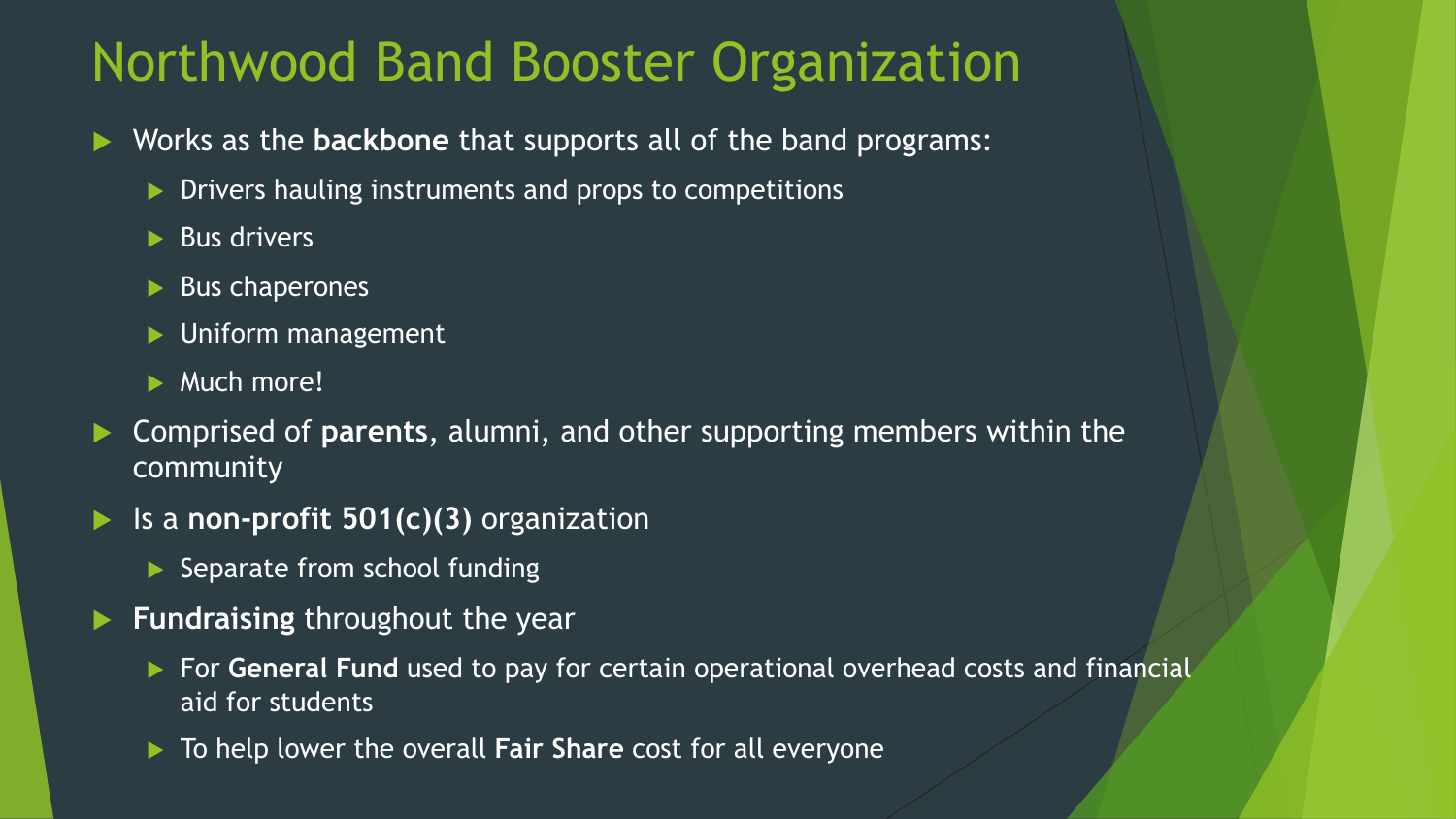## Fair Share

- **Required for each student**
- ▶ Adjusted each year based on number of enrolled students and **volunteers making a difference**
- ▶ Adjusted each year based on number of enrolled students and **volunteers making a difference**
- Each student and family can volunteer to earn Fair Share credit throughout the year

#### u **Fundraisers**:

- ▶ Chatham County PTSA Thrift Stores
- $\blacktriangleright$  UNC Concessions
- **"Motors for Music" Car Show**
- Gourmet Candy Apple Sales
- $\blacktriangleright$  Citrus Fruit Sales
- **Coffee**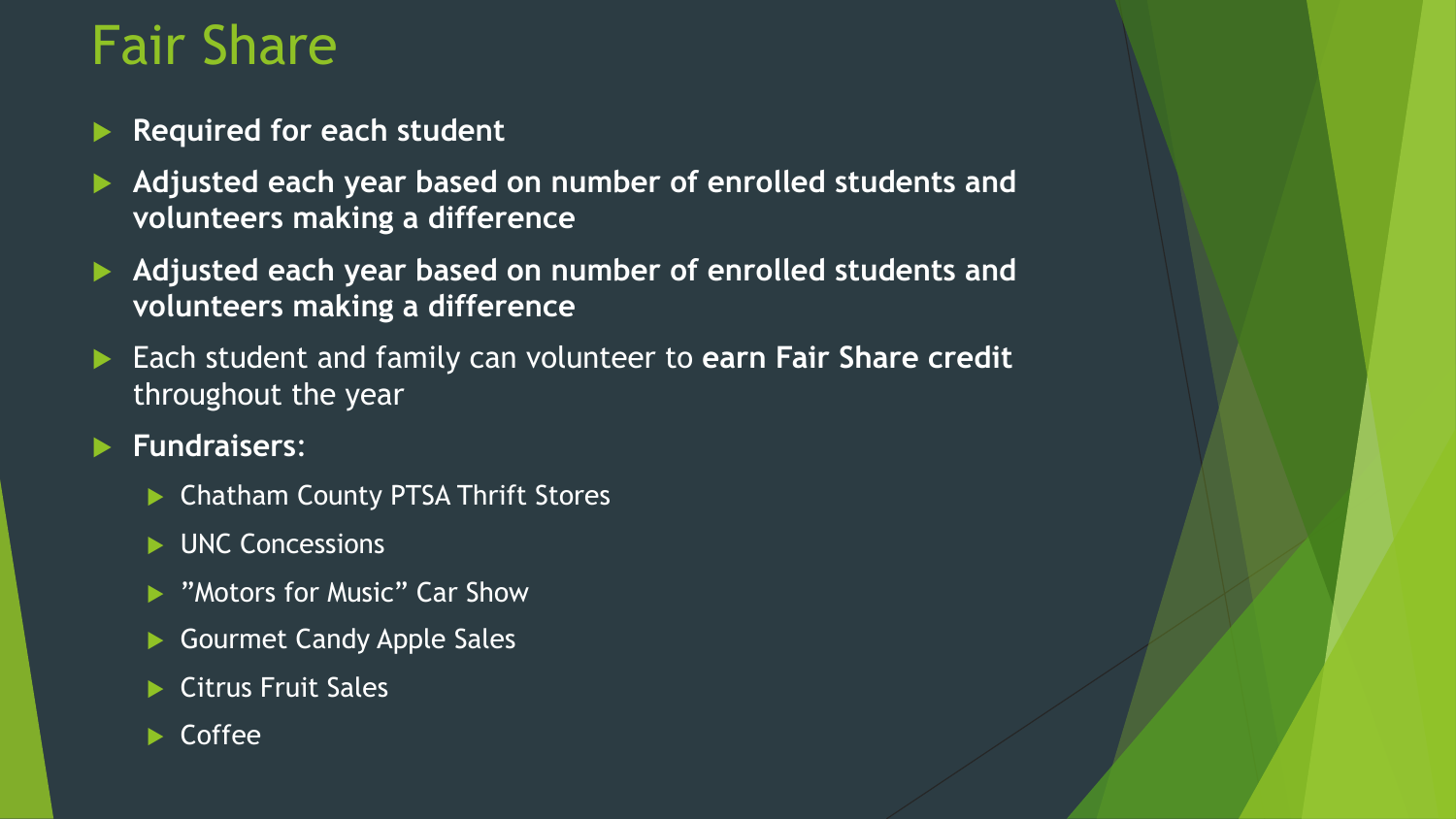## Charms Online Assistant

- Each student has an account
	- $\blacktriangleright$  All family members have access
	- $\blacktriangleright$  Check Fair Share balance
	- $\blacktriangleright$  Maintain account details (email address, etc.)
- Group emails sent from Charms throughout the year with updates and important information
- ▶ See Band Website (nhsbands.net, Boosters page) for more details

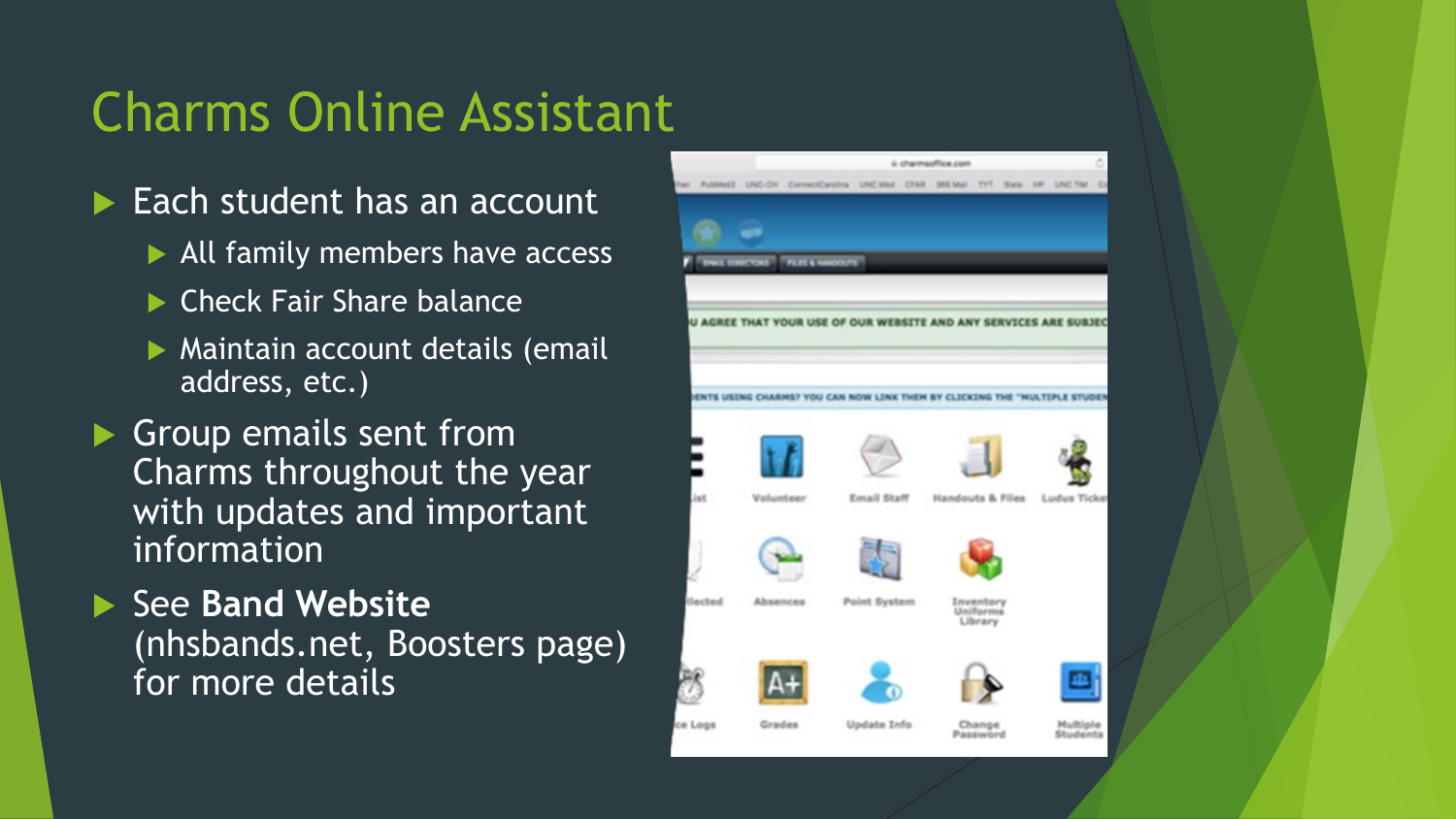### Volunteers

- $\blacktriangleright$  We need parent volunteers all year, but mostly in the fall
- Driving buses
- Pulling trailers
- Chaperones
- Colorguard parents
- Inventory, repair, clean, and assign uniforms
- Executive committee positions
- **Fundraising coordinators**
- Cheering at competitions
- ▶ See Band Website (nhsbands.net, Boosters page) for more details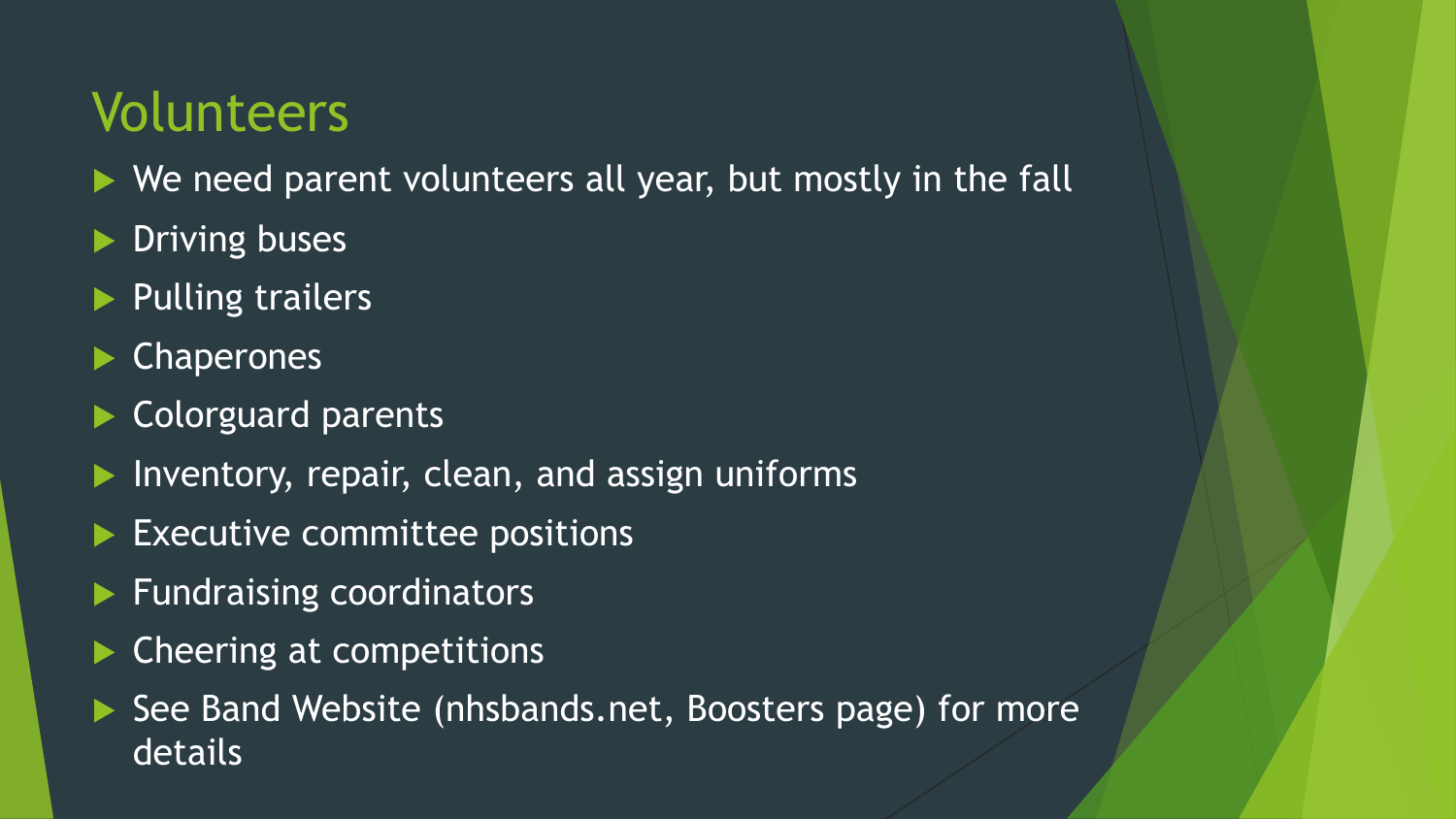#### How to sign up

**Register** for Marching Band, Percussion, Colorguard class for fall semester

▶ Fill out and sign a **Letter of Intent** 

 $\triangleright$  Due in May

- ▶ \$20 non-refundable Fair Share deposit
- ▶ Log into Charms account when you get your information (email address required)
- ▶ See Band Website (nhsbands.net, Marching Band page) for more details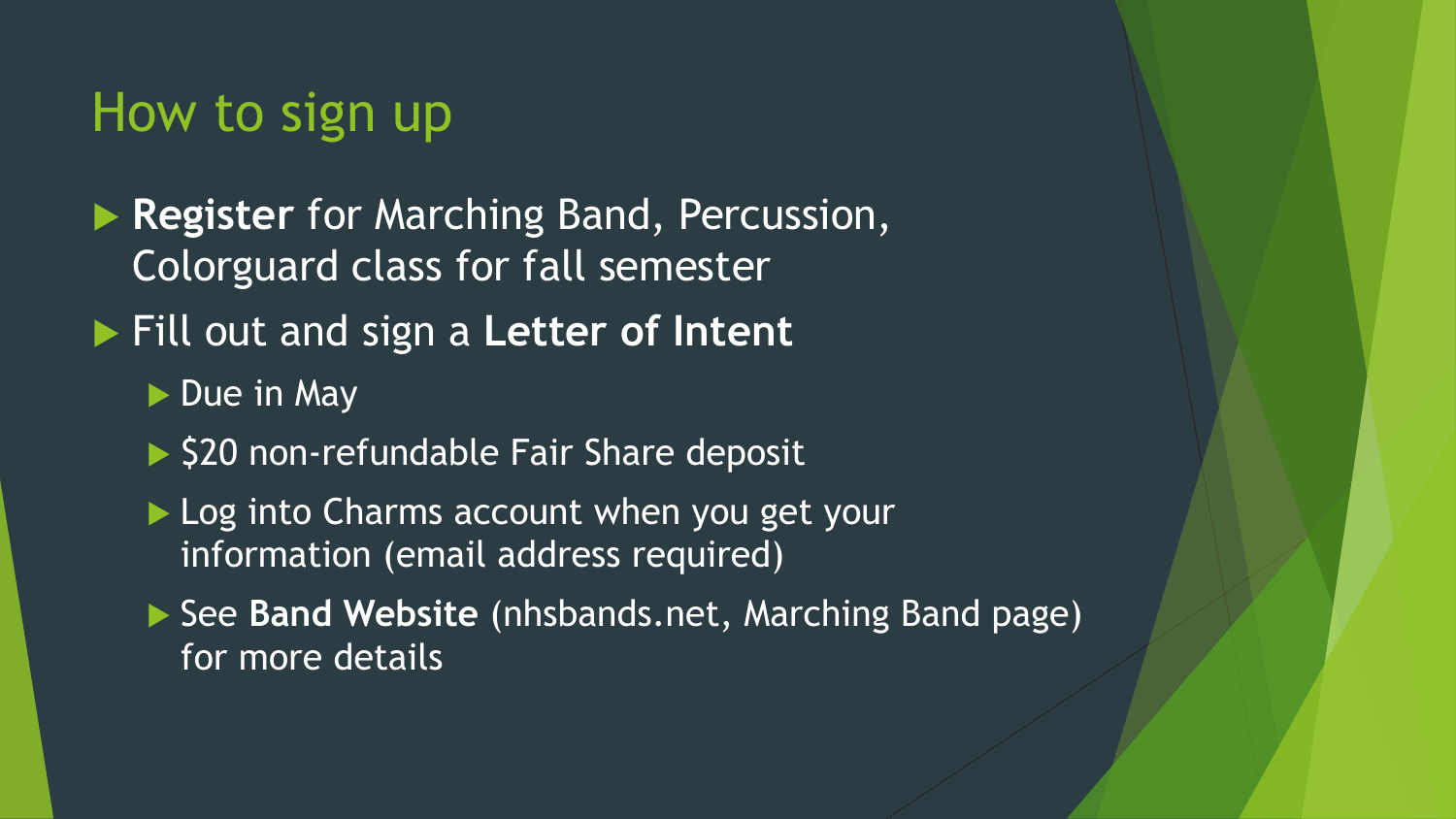# Show Theme and Music?

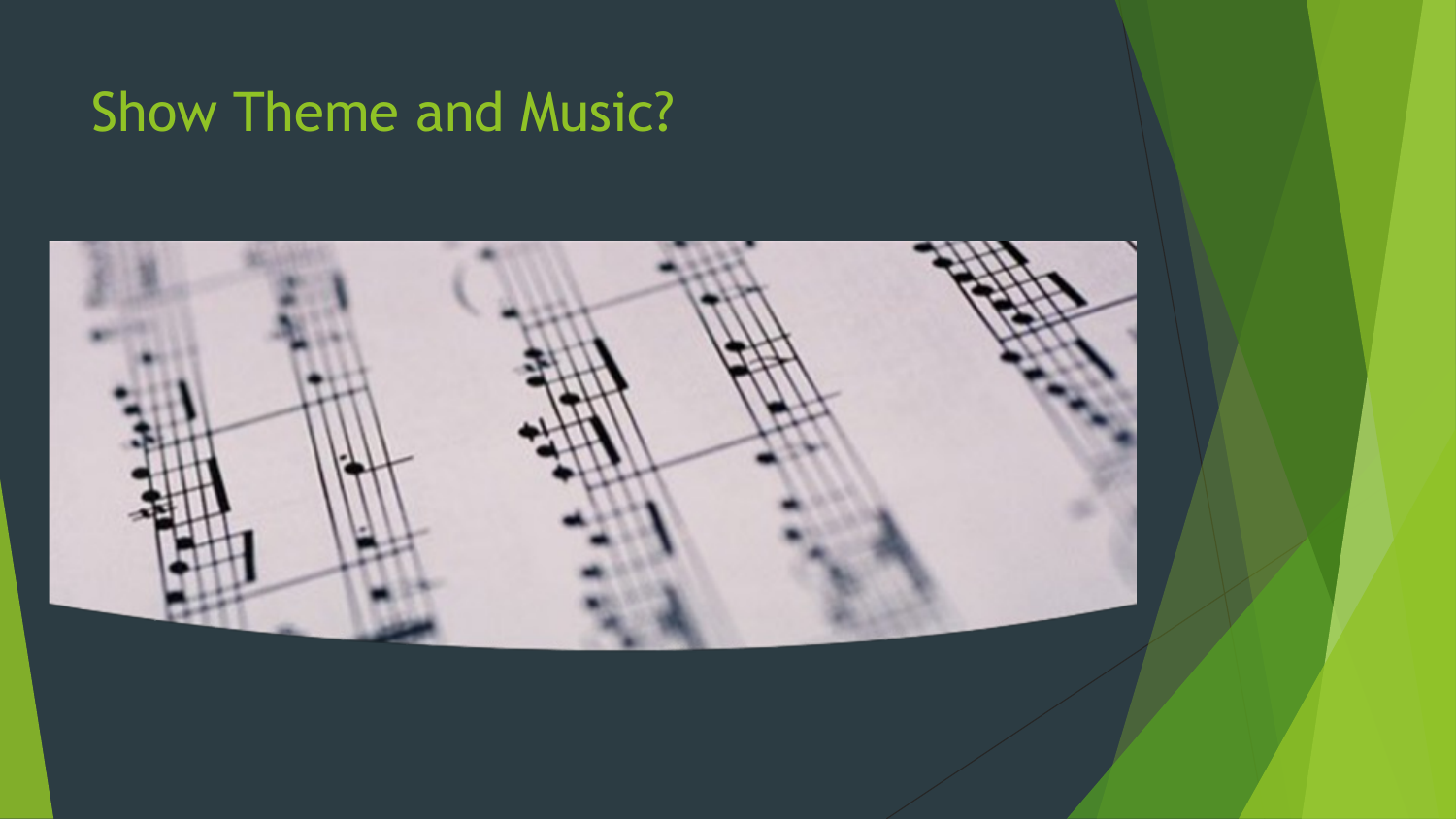#### Northwood Band Website

- $\blacktriangleright$  **nhsbands.net**
- Band FAQs
- ▶ Band Calendar
- ▶ Band Booster information
- $\blacktriangleright$  Fundraising opportunities

#### $\blacktriangleright$  Information about:

- Marching Band (Letter of Intent, music, etc.)
- Other Bands (symphonic, concert, jazz, pep)
- Colorguard & Winterguard
- $\blacktriangleright$  Musical Pit and Percussion Theatre
- $\blacktriangleright$  AP Music Theory
- $\blacktriangleright$  And more!